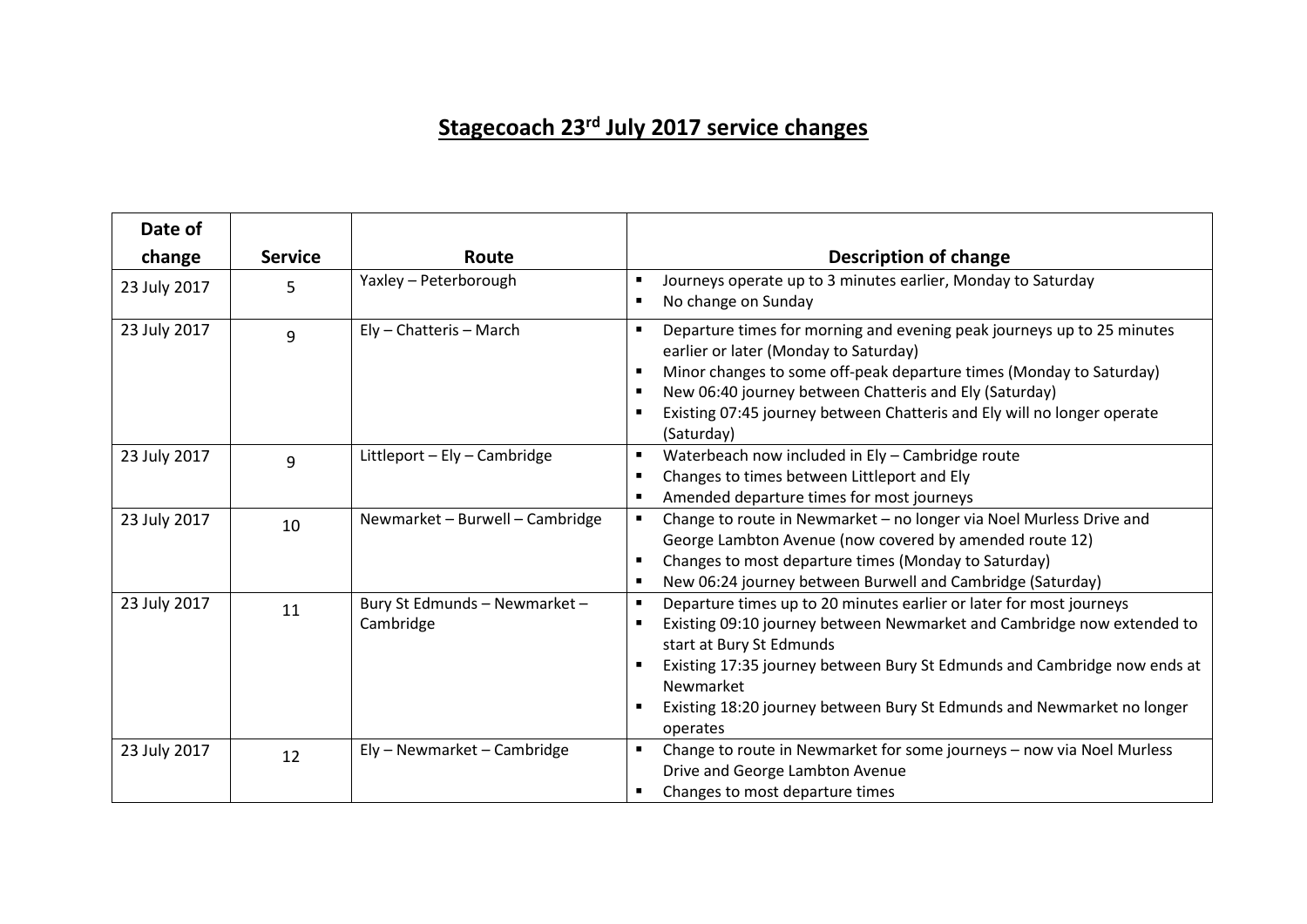| 23 July 2017 | 13            | Haverhill - Linton - Cambridge                             | New 18:40 X13 journey between Cambridge, Haverhill and Kedington<br>(Monday to Friday)                                                                                                                                                                                                                                                                                                                                                                                                                                                                                                                                 |  |  |
|--------------|---------------|------------------------------------------------------------|------------------------------------------------------------------------------------------------------------------------------------------------------------------------------------------------------------------------------------------------------------------------------------------------------------------------------------------------------------------------------------------------------------------------------------------------------------------------------------------------------------------------------------------------------------------------------------------------------------------------|--|--|
| 23 July 2017 | <b>NEW 15</b> | <b>Ely Circular</b>                                        | New 15 service with journeys operating between Ely, Market Street and<br>$\blacksquare$<br>Sainsbury's via Cambridge Road, Norfolk Road, St John's Road, Beresford<br>Road, Dunstan Street, Cam Drive, Lynn Road, Broad Street and Lisle Lane<br>Journeys departing Market Street at 10:15, 10:47, 12:45 and 13:17, Monday<br>to Saturday                                                                                                                                                                                                                                                                              |  |  |
| 23 July 2017 | 26            | Royston - Cambridge                                        | Hourly frequency restored off-peak between Royston, Melbourn, Foxton,<br>Harston and Cambridge - was every 2 hours.<br>Off-peak journeys now terminate at Trumpington Park & Ride with peak<br>journeys only starting or ending in Cambridge city centre (Downing Street<br>instead of Drummer Street).<br>08:56 journey between Royston and Cambridge no longer operates<br>(Saturday).<br>Service 27 will no longer operate - no direct peak journey to Cambridge from<br>The Mordens, Litlington, Bassingbourn, Kneesworth, Meldreth and Shepreth.<br>Barrington and Haslingfield included in revised 26 timetable. |  |  |
| 23 July 2017 | Citi 2        | Addenbrooke's - Cambridge city<br>centre - Cambridge North | 07:59 and 15:19 journeys between Addenbrooke's and Cambridge North<br>station will no longer operate (Monday to Saturday)<br>08:40 and 16:00 journeys between Cambridge North station and<br>Addenbrooke's will no longer operate (Monday to Saturday)                                                                                                                                                                                                                                                                                                                                                                 |  |  |
| 23 July 2017 | Citi 7        | Saffron Walden - Sawston -<br>Cambridge                    | No longer serves part of Shelford Road, Trumpington High Street and Long<br>$\blacksquare$<br>Road - now Addenbrooke's Road, Dame Mary Archer Way and Robinson Way<br>Changes to most departure times<br>$\blacksquare$<br>Re-timed 19:08 journey between Sawston and Cambridge will no longer start<br>at Pampisford (Monday to Saturday)<br>20:38 journey between Sawston and Cambridge no longer operates (Monday<br>to Saturday)<br>18:30 journey between Cambridge and Pampisford no longer operates<br>(Saturday)<br>16:28 and 18:26 journeys between Pampisford and Cambridge no longer<br>operate (Saturday)   |  |  |